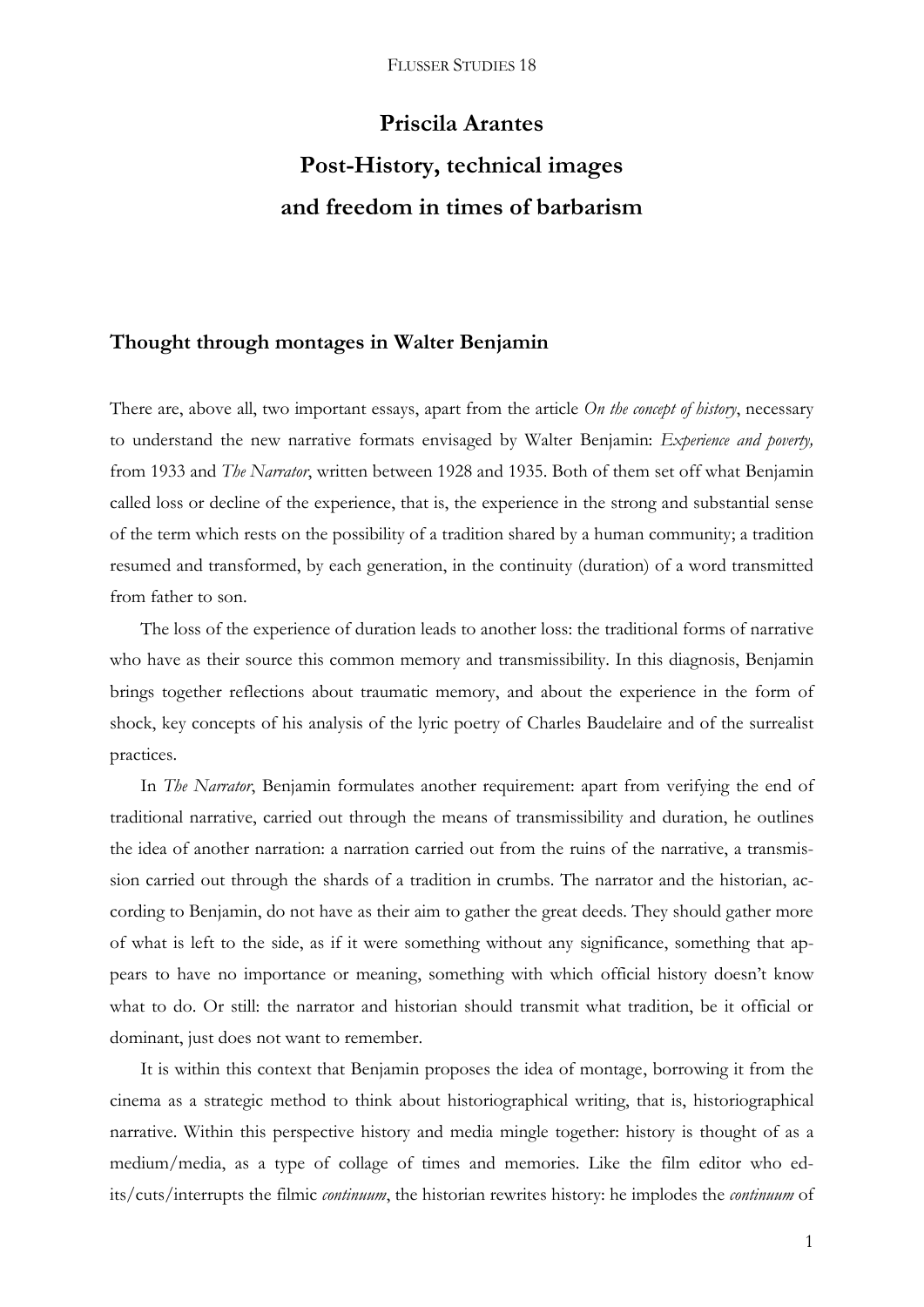the history of domination and opens a space for the present time and the revolution. According to Benjamin, the historiography should, therefore, be redrawn by the work of memory: fruit of a *rewriting* which would produce not the imitation/repetition of previous narratives, but a different repetition.

In his article *Surrealism: The Last Snapshot of the European Intelligentsia,* published in 1929, Benjamin inscribes the artistic practice of the surrealists as a possibility to understand "the present time and the time of the revolution". He says: "the surrealist proposal tends to the same end: mobilize to a revolution the energies of intoxication. We can say that this is its most authentic task". (Benjamin 1993, 32)

Not by chance surrealist films are excellent examples of 'new' narrative formats envisaged by Benjamin; formats that implode, through the montage in the form of shock and through the use of antitheses, the *continuum* of the narrative/history. Let's remember the first scenes of *An Andalusian Dog –* a surrealist film produced in 1928 with the collaboration of Luis Buñuel and Salvador Dali – that draws a parallel between the image of a moon being cut by a cloud and an eye cut by a razor. In this sequence the idea of the 'tiger's leap' becomes evident, as Walter Benjamin would say, between one plane and the other, as resources of the montage in the form of a shock. Within this perspective we can also think of the temporal synchrony proposed in the first scene that draws a parallel between the image of the film's protagonist and the image of the painting 'The Lacemaker' -  $(17<sup>th</sup>$  century) – by Dutch painter Johannes Vermeer. Or even, of the use of the resource of superimposing images, in the scene where the character rides a bike. All these scenes are, in a way, operative strategies that seem to break with the idea of a linear, traditional and homogeneous narrative.

## **Post-history, technical images and new temporalities in Vilém Flusser**

Like Benjamin, Vilém Flusser develops his thought looking to understand the cultural and anthropological mutations which occurred in the contemporary world due to the impact of the media and image culture.

According to Flusser we live in a period similar, and even comparable, to that which occurred in the ancient past, when humanity went from a pre-historic and mythical stage to a historic stage, based on alphabetic writing.

In the present stage, named by Flusser as *post-historical*, the 'writing' is made up not of texts, but of images which are characteristic of our present culture: TV, video, and cinema images; i.e., technological images. That is, our every day life is dominated by images, that is, by surfaces, which determine our lives and our way of acting and thinking: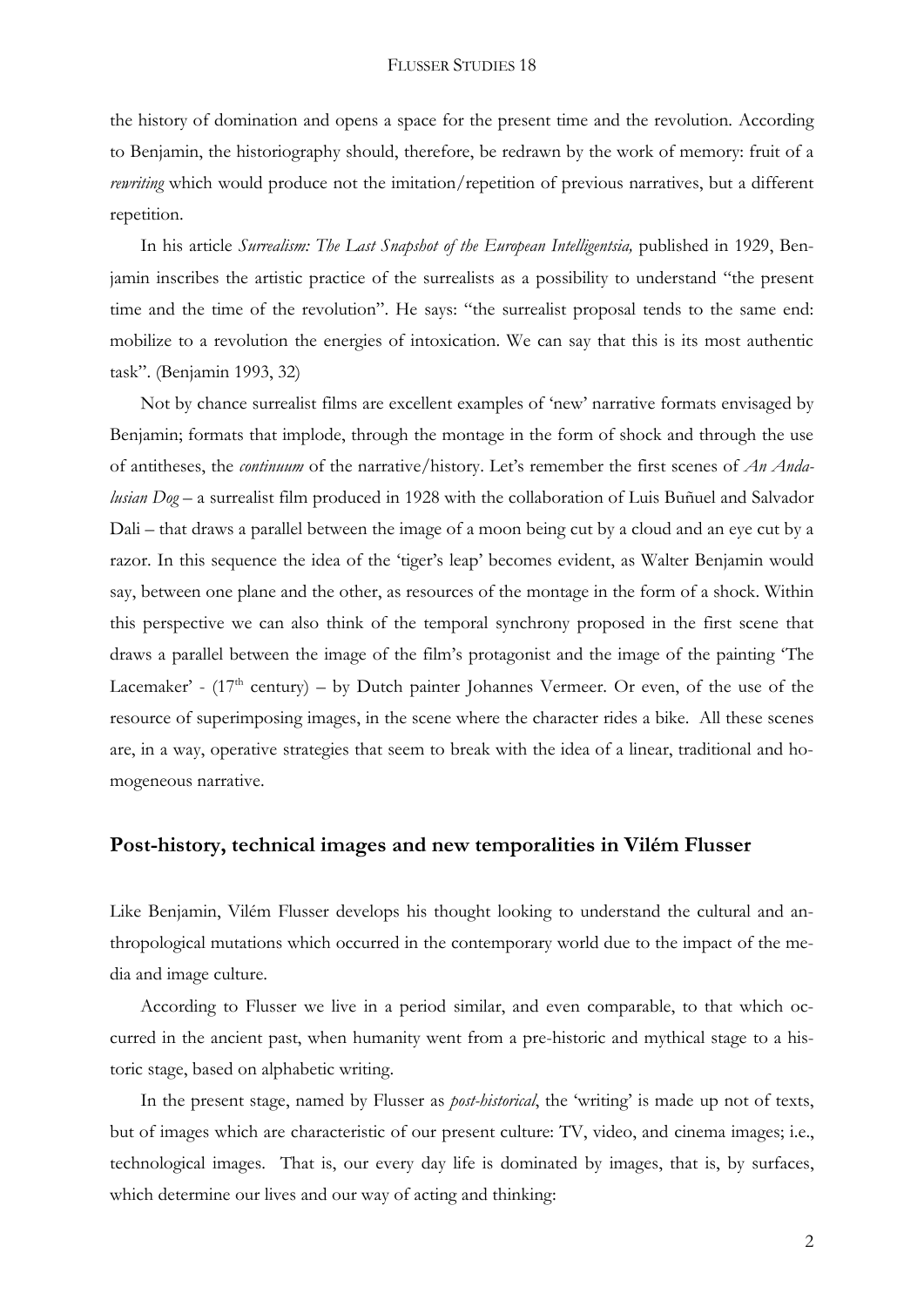According to Flusser, the way of reasoning resulting from the written alphabet - predominantly formal and linear - becomes hegemonic with the invention of the printing press and the spread of literacy. This form of 'producing' thought however changed when technical images came in to play. According to the philosopher, the decadence of the alphabetic writing brought with it the 'end' of linear history and thought and the beginning of a new cultural era, which he names posthistorical, based on the return of a predominantly image-based thought: "(...) what should be noted, on the contrary, is a volatilization of historical consciousness. The temporal experience which is understood together with the categories of history, that is, as something irreversible, progressive and dramatic, stops existing for the masses, for the people, for those for who the superficial codes prevail, for who the images substitute the alphabetic texts (....) the decadence and the fall of the alphabet signify the end of history, in the strict sense of the word". (Flusser, 2007, p.37)

There are, according to Vilém Flusser, at least three diverse moments in the history of humanity, linked to the predominant codes of each period: the pre- historic, when there was the predominance of conventional images of a "magical" character - characteristics of the periods prior to the invention of writing; the historic period, which established the written code and a type of linear, process-oriented thought, and the third period, where there is the predominance of technical images which bring together with them the dimension of a post-historic time: "The consolidation of conventional images as the main code for humanity constitutes its prehistory until a crisis of confidence (...) in this type of two-dimensional code which occurred around the second millennium BC, gave rise to the invention of writing, through the placement of a fixed series of symbols that were previously spread throughout an image-based surface. Writing, as *par excellence* a linear code, gave origin to history itself as a sign of the Western mode of existence. (...)" (Duarte 2012, p.156).

Our period is characterized by another type of image, technical images that lay the foundation for the post-historical period. Flusser states: "(...) Recently new channels of thought articulation have arisen (such as films and TV) and Western thought is increasingly making use of these new means. They impose a radically new structure to thought as they represent the world through moving images. This engenders a sense of being in the world, in this case the post-historical world, for those who actively engage with these mediums." ( 2007, p.110)

It is important to emphasize that the meaning of post-history for Flusser does not entail the supersession of history in objective terms, but the construction of a new type of "narrative", one that is different in relation to our concept of linear history: "we are supplanting the historic existence, not history *tout court*". (Flusser *apud* Duarte 2012, p. 126)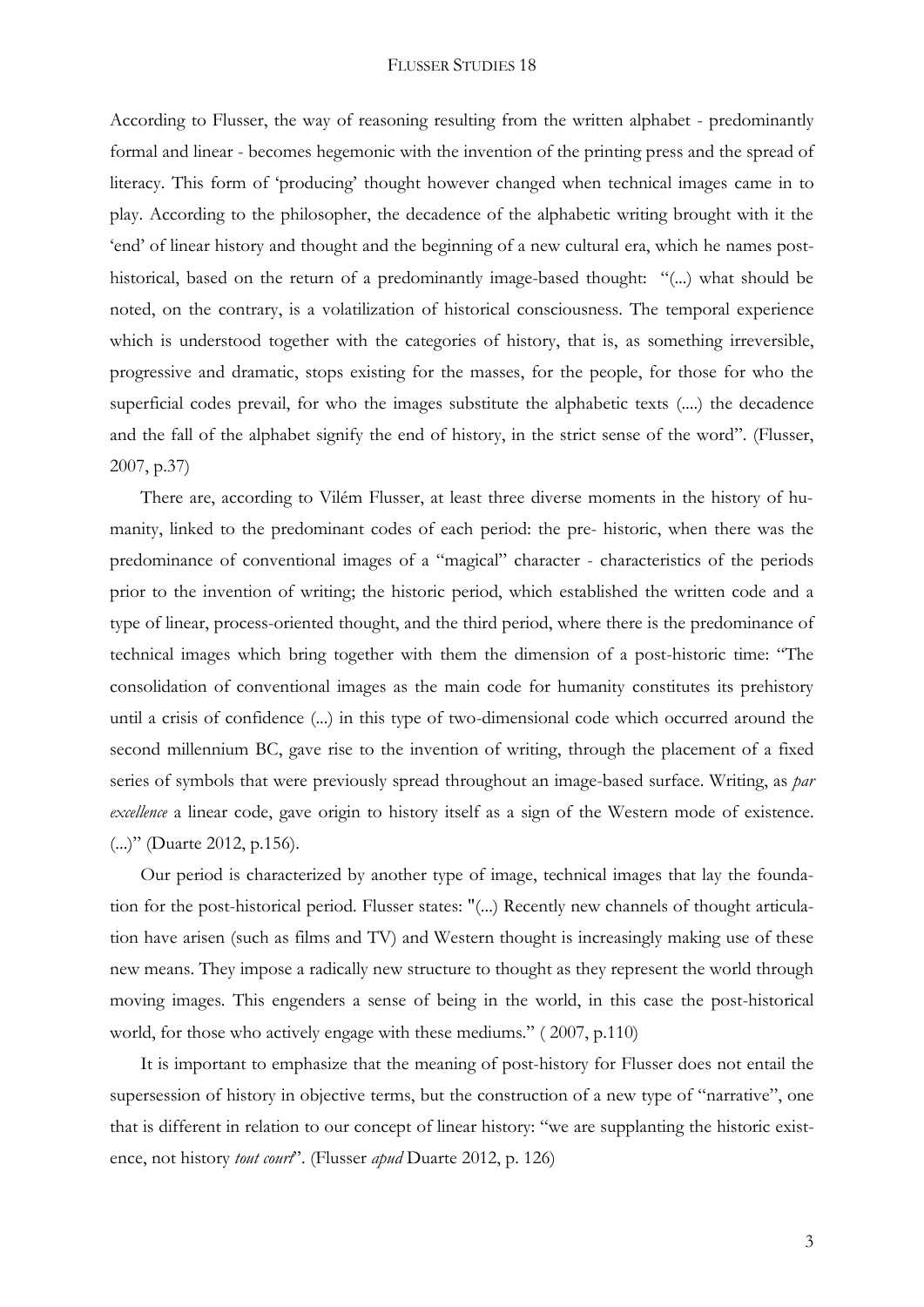On the other hand, but not less importantly, different to the historicist concept of history, characterized by a view of time as unique and linear, the post-historic vision foresees the dimension in various temporalities 'existing' concomitantly: "If the world is "explained" casually, then the world will be read as thoughit were made up of lines, like a book (...). Conversely, if you see the world as an image, then the causal chain no longer makes sense. For time doesn't run following a straight line, but like the eye of the observer over the surface of a screen". (Flusser *apud* Duarte 2012, p.131)

On the other hand, it is important to emphasize that the Flusserian discourse with regards to post-history does not complete itself if we do not understand this thought with regards to technical images.

## **Technical images, freedom and art: opening the black box**

In *Filosofia da Caixa Preta,* photography is taken as an example to develop a critique of the relations between technology and society based on what Flusser calls technical images.

Photography is a basic model of apparatus whose characteristics will be re-signified in cinema, video, and television until they reach the current mediatic images. In this sense *Filosofia da Caixa Preta* is not only a book about photography, but about the production of technological images, that change, as mentioned before, our way of relating to the world. Photography, in this context, worked more as a pretext and instrument to verify the functioning of our society marked by the collapse of text and the hegemony of mediatic images.

The advent of technical images marks the beginning of a new relationship with the visible, which structures itself in a distinct way compared to that of the written language model: the technical images propose themselves as surfaces that aspire to be representations of the world, but this actually hides its true dimension, which is nothing other than being an image.

The exercises used by Flusser is, exactly, to on noticing a new level of culture contaminated by the explosion of the techniques and medias, cast a critical eye on the devices seen as *black boxes*, apparatuses which have programed and programmable interiors that are completely opaque and undetermined.

It is interesting to note how the photographic device, the black box, is used as a metaphor for society. Like the photographic apparatus, the social reality is a large apparatus whose functioning is previously programed: all of us only have supporting roles in this totally programmed apparatus: "The supermarket and the cinema form the two blades of a fan that infuses in the masses the movement of progress. At the cinema the masses are programmed for a consuming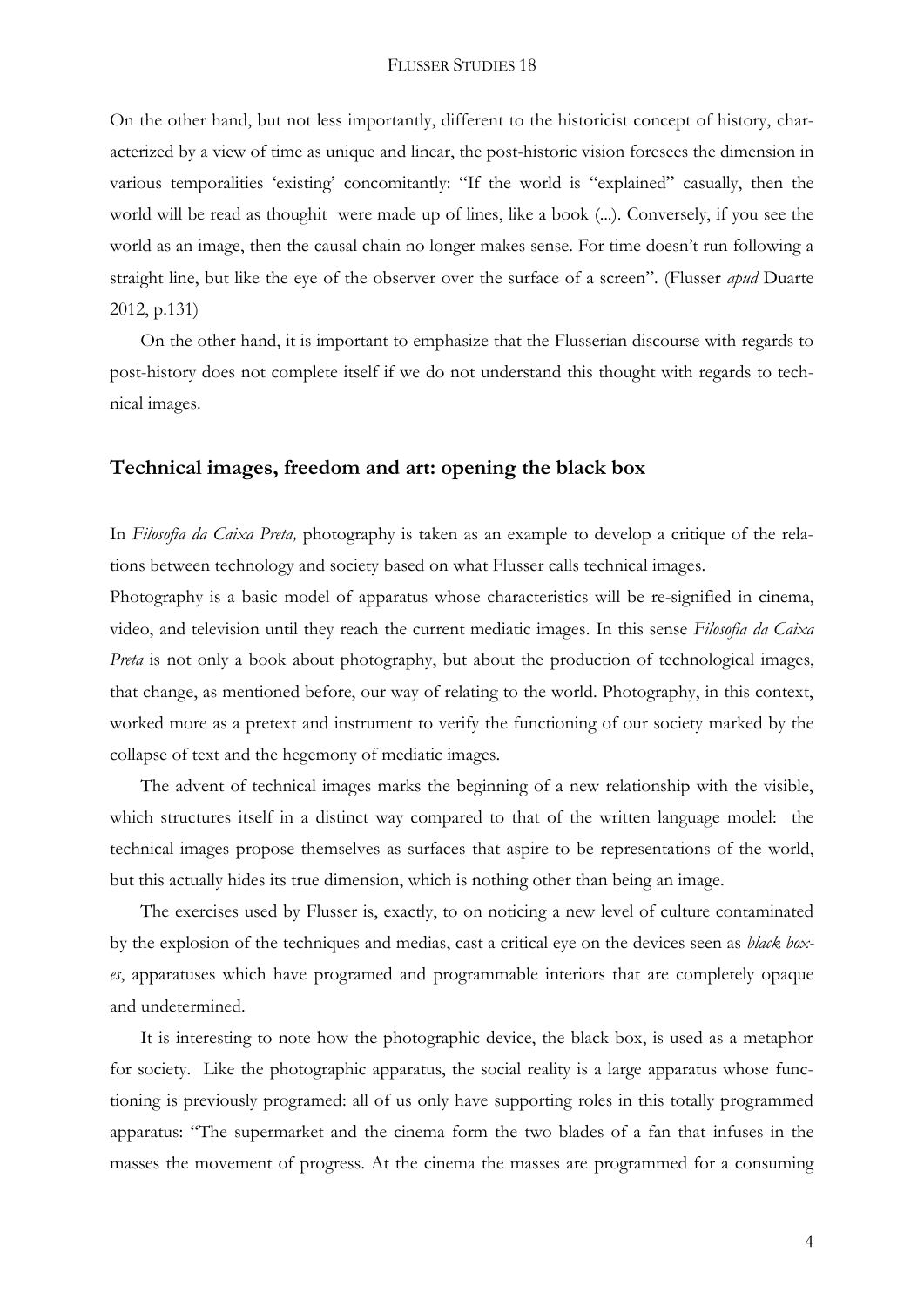behaviour in the supermarket, and in the supermarket the masses are freed to re-program themselves in the cinema". (Flusser *apud* Duarte 2012, p.186).

Within this context, the subject tends to convert himself, through the action of techno-social programmes, into a programmed and programmable worker, of whom responses are expected to the issues raised by the technical apparatus. We are increasingly machinists, button pushers, interface users: "workers" of the machine. We deal with programmed situations without being aware of it. We think that we can choose and, as a result of this, we imagine we are inventive and free. But our freedom and our capacity of invention are restricted to an operating software, a group of possibilities given, *a priori*, by the black box and that we don't entirely master. In other words: what we really see, in a world dominated by technical images, is not a world, but certain concepts relative to the world impregnated in the mediatic structure.

If the photographer lives the totalitarianism of the devices, if his gestures are programmable, if all of us, without exception, are programmable, there is, however, one exception, derived from those who try to 'cheat' the devices subverting their program. Introduce elements in the devices that were not expected, thus re-establishing freedom in a context dominated by machines: "The photographers that are so called experimental; these know what it is about. They know that the problems to be solved are those of the device's image, the programme and the information. They consciously try to force the device to produce the informative image that is not in its programme. They know that their praxis is a strategy directed against the device (...) they do not know that they are trying to find an answer for their praxis to the programme of freedom, in a context dominated by devices" (Flusser, 1985, p. 84)

### **Live Archive: a possible dialogue with Walter Benjamin and Vilém Flusser**

Despite the differences between the discourses of Walter Benjamin and Vilém Flusser, in both cases it is possible to identify not only an exercise to create a thought in dialogue with the characteristics of the language of our times, but also a strategy for the building of and understanding of history – be it a Benjaminian 'against-the-grain' type of history or Villém Flusser's post-history which not only goes beyond the hegemonic discourses, but which allows us to see indistinctly new possibilities beyond what is already programmed.

On the other hand, both Walter Benjamin and Vilém Flusser see the artistic manifestation as a fertile ground for the understanding of possible strategies of 'deprogramming' of the black box.

It was within this perspective, of thinking about history's status, and in a way, taking a critical look at what was already previously 'programed', that I developed the curatorial project entitled *Arquivo Vivo*, presented in October, 2013 at the Paço das Artes.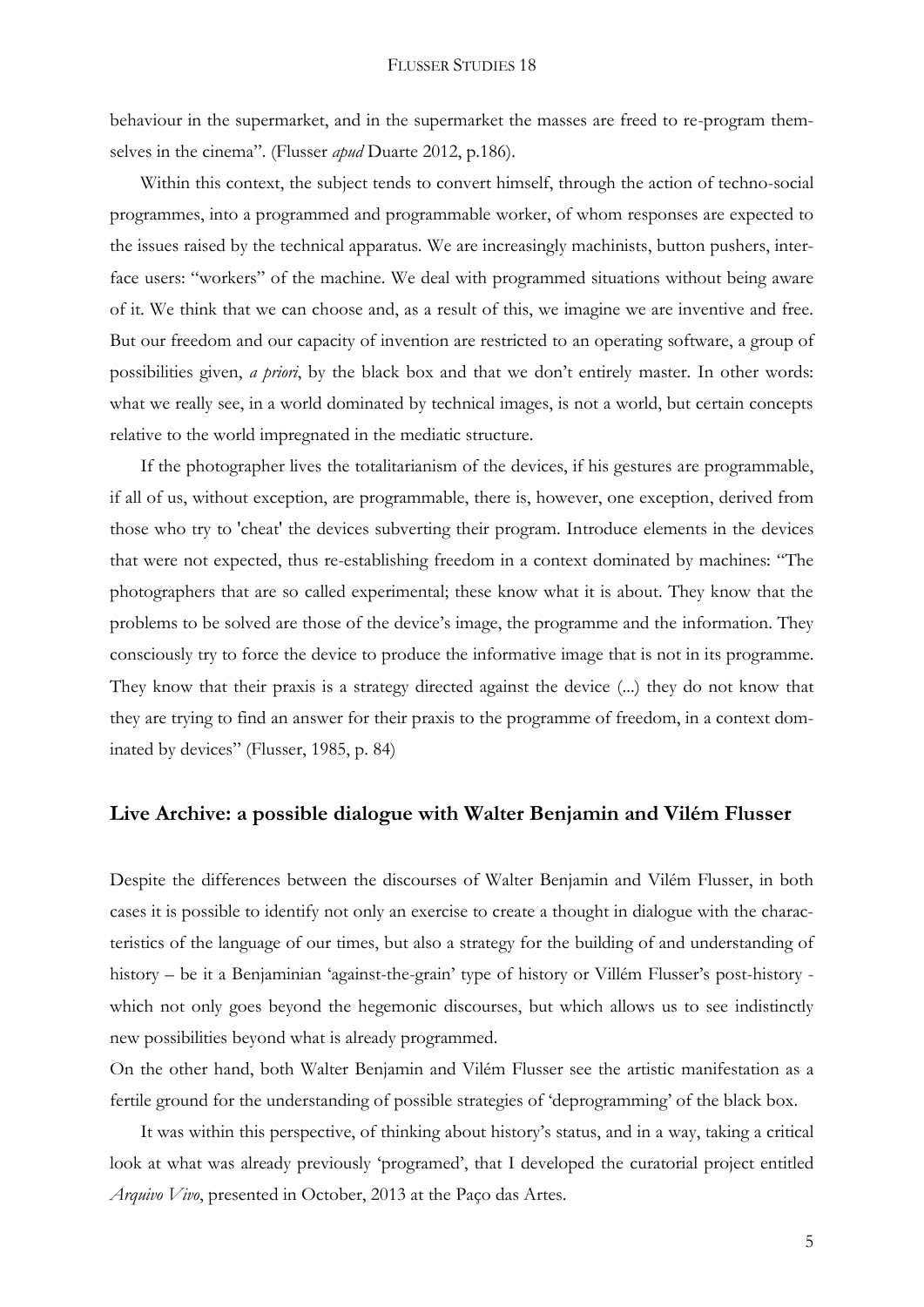Composed of 22 Brazilian and international artists, the main idea of the curatorial proposal was to present contemporary artistic productions that dialogue with archival devices, as a way of thinking about the current narratives.

Artists who appropriate themselves of archival material, who create fictitious files, who develop projects from an archival mode, who re-enact famous works of art history, artists that call into question the processes of cataloguing and archiving, artists who incorporate the file in the body's own tissue, were some of the procedures incorporated in the exhibition, from the articulation of three main vectors: 1. Archiving and appropriation of documents and works of history and art history; 2. Archiving in the body and the body as an archive and 3. Artist's archives, institutional archives and database.

In the first vector – and the one which I will focus on primarily in this article – we incorporated projects that in many cases appropriate historical documents or re-enact emblematic works/documents of the history of art. On making these archives/documents his own, the artist de-constructs and changes its 'original' meaning, alluding to the idea that the archive is always open to other readings and interpretations and that history, in being a discourse, can always be rebuilt in another way.

This was the case, for example, of the project *As perólas, como te escrevi*, by Brazilian artist Regina Parra. The project is a video-installation made up of three synchronized projections. Each projection is composed of images of immigrants that entered Brazil clandestinely and that currently live in São Paulo. The immigrants read excerpts from the letter *New World* written by Américo Vespúcio in 1503. The projection, on multiple screens, added to the polyphony of a number of different immigrant accents that read the historical document of the discovery of the Americas, does not only make an allusion to the fragmented and multiple narrative, which is built in the relationship with the viewer, but also refers to the power relations and the colonization processes which marked our history, breaking and offering a different view in relation to the letter *New World* written by Américo Vespúcio.

Within another perspective, we can highlight projects which appropriate themselves of the 'archive' of the history of art, or better, of the works of art considered, here, as a type of 'documentation' of the narrative of the history of art.

In the film *La Liberté Raisonné* (*Justified Liberty)* by Spanish artist Cristina Lucas, actors re-enact the painting by Eugène Delacroix, *Liberty leading the people*. In its reconstruction, the artist establishes a less happy end for Liberty: its death makes reference to the crisis of the utopias and the downfall of that so desired victory of liberty, which, at least historically, seems to not have really happened amidst the evils of global capitalism. In the case of this film we can say that there are various times that 'exist/live' "concomitantly" in the images: the first makes an allusion to the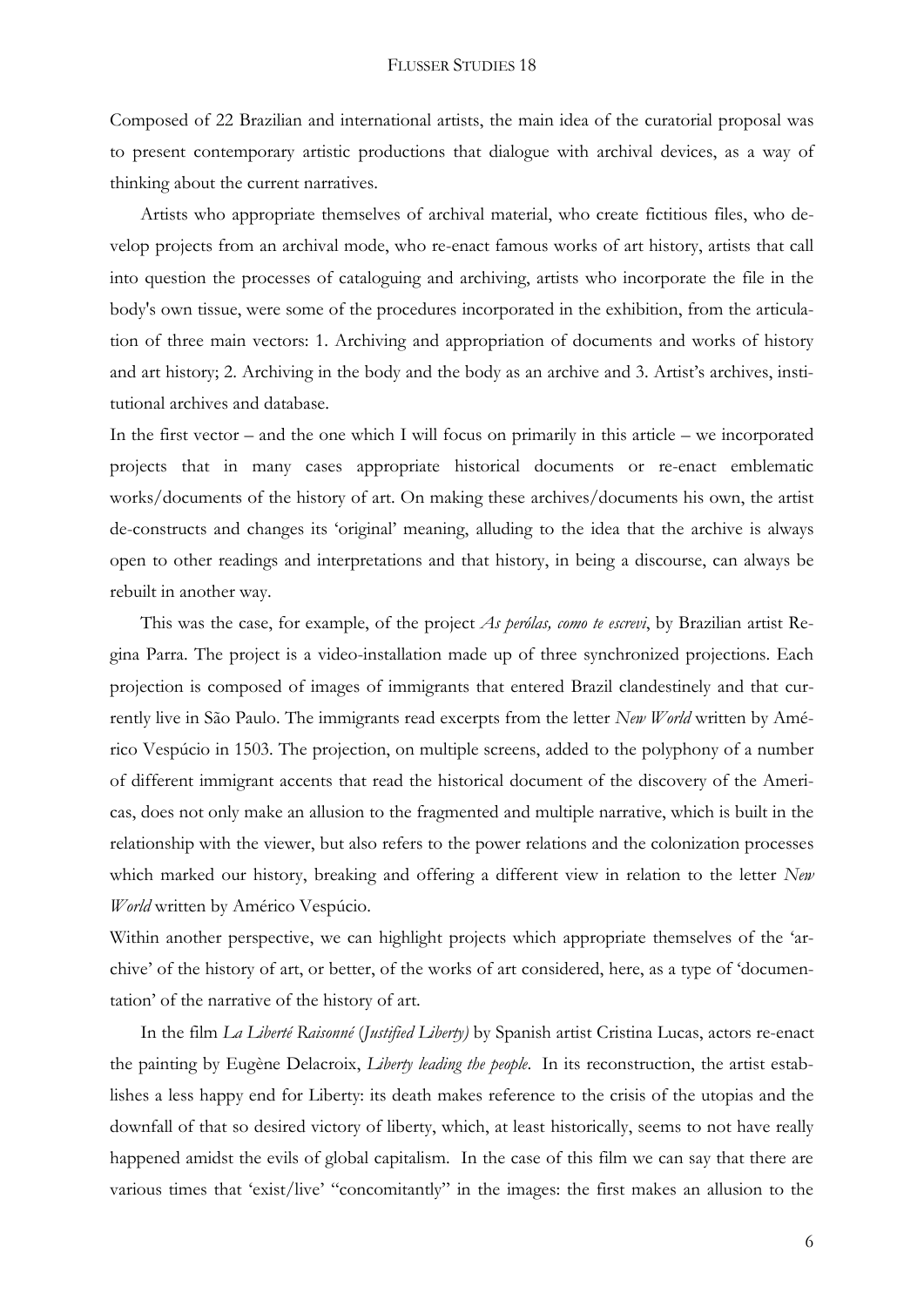historic happening; the other, the painting by Eugene Delacroix and the third, creates reinterpretation not just of history, but of the 'work/document' of the history of art.

In these two projects it is possible to notice that the artists work the images in a way in which to allow us, through the use of archive material, to have a 'de-programmed' look in relation to historiographical writing and the usual interpretative readings.

But it was not only with the choice of the works of art that these new meanings were developed in the curatorial context but, also, in the way in which we arranged the works in the exhibition space. The curatorial work, within this perspective, was also woven from the relations and dialogues between works in the sense of producing new significations in regards to those which our eyes are accustomed to see/read.

As an example, we can cite the act of bringing the film *Marca Registrada* by Letícia Parente , in which the artist sows on the sole of her left foot the inscription "Made in Brazil" – physically closer, in the exhibition space, to the work *Cara Metade* by Ivan and Mario Navarro – formed by six windows with newspaper material which reveal the military cooperation between Brazil and France during the 70s, above all in relation to the torture tactics exported from France to Latin America via Brazil. In this sense what interested me in this dialogue, was not only to point to the discussion about performance and/or video-performance documentation in relation to the work by Letícia Parente, but above all the fact that the body can be understood as a 'text' that incorporates significant cuts, marks and messages.

Although they are diverse, many of the projects presented in *Arquivo Vivo* brought to the forefront discussions about narrative and history, pointing to the idea that history, and the history of art, are always open to other and new interpretations. One major concern in the exhibition was to precisely offer, from a curatorial perspective in dialogue with thinkers such as Walter Benjamin and Vilém Flusser, diverse approaches to the usual interpretative and hegemonic readings.

## **Bibliography**

Arantes, Priscila. Arte @ Mídia: perspectivas da estética digital. São Paulo, FAPESP/Editora Senac, 2005. Arantes, Priscila. Diálogos entre Vilém Flusser e Fred Forest.

<http://www.flusserstudies.net/pag/08/arantes-gestos-sociedade.pdf>

Arantes, Priscila. Arquivo Vivo. São Paulo, 2013.

- Benjamin, Walter. "Magia e Técnica, Arte e Política". In: Obras escolhidas, Trad. Sérgio Paulo Rouanet, vol.1, 6ª ed., São Paulo: Brasiliense, 1993.
- Flusser, V. O mundo codificado: por uma filosofia do design e da comunicação. Org. Rafael Cardoso. São Paulo, Cosac Naify, 2007.

Flusser, V. Filosofia da Caixa Preta. São Paulo. Hucitec, 1985.

Seligmann-Silva, Márcio. De Flusser a Benjamin - do pós-aurático às imagens técnicas. [http://www.flusserstudies.net/sites/www.flusserstudies.net/files/media/attachments/seligmann](http://www.flusserstudies.net/sites/www.flusserstudies.net/files/media/attachments/seligmann-%09flusser-benjamin.pdf)[flusser-benjamin.pdf](http://www.flusserstudies.net/sites/www.flusserstudies.net/files/media/attachments/seligmann-%09flusser-benjamin.pdf)

Duarte, R. Pós-História de Vilém Flusser: gênese-anatomia-desdobramentos. São Paulo: Annablume, 2012.